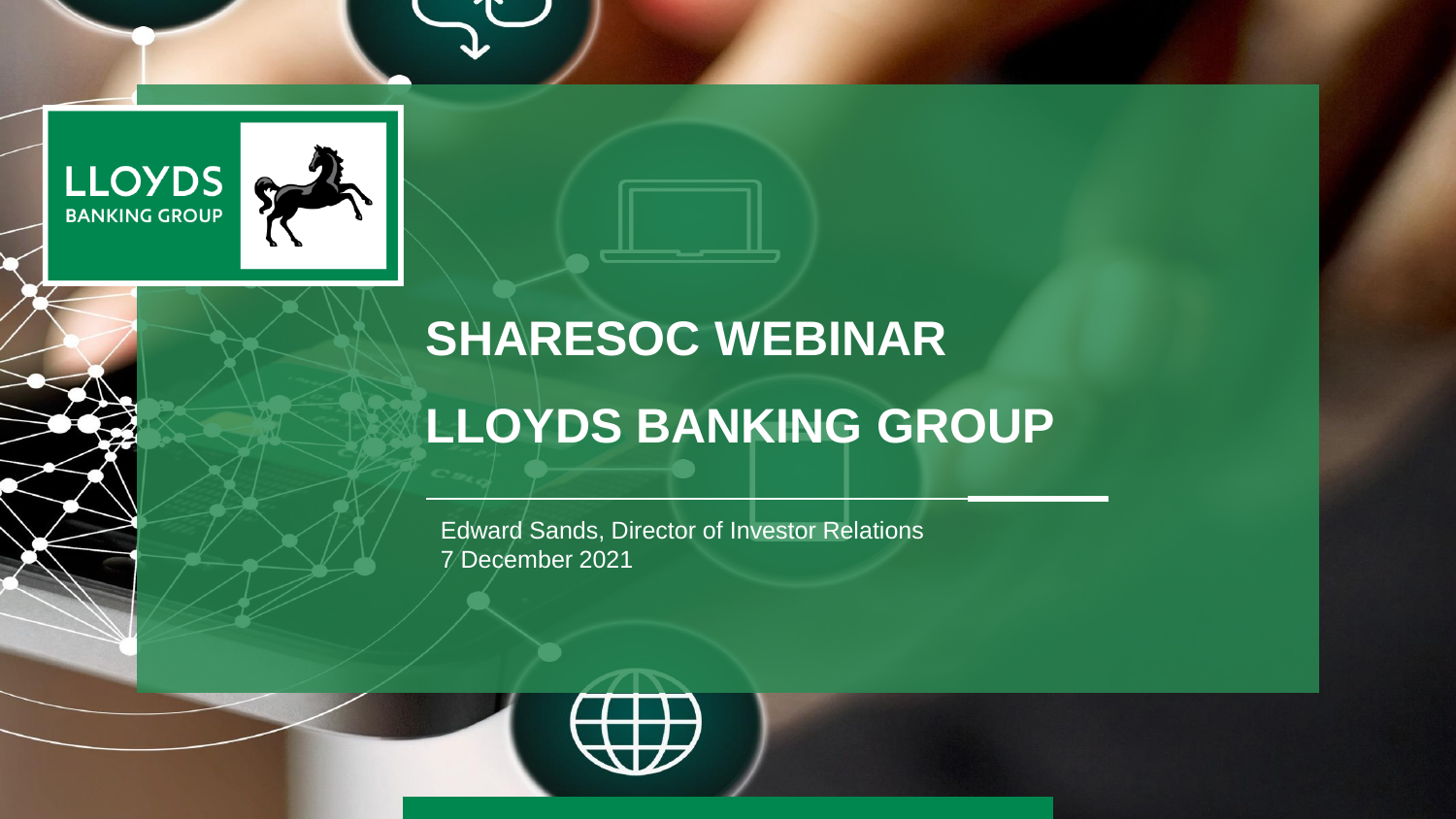

## Strategic update

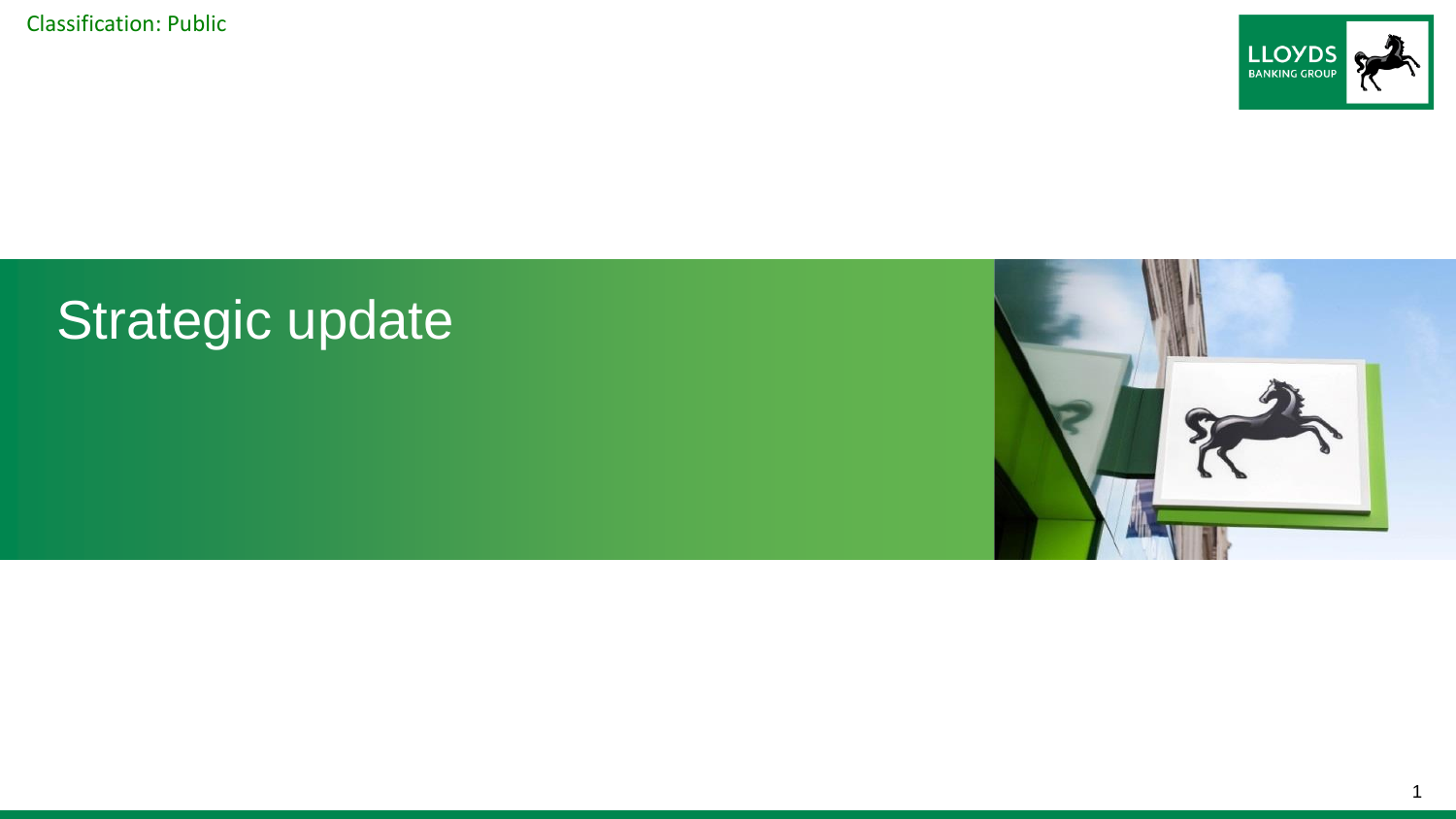UK's largest financial services provider with distinctive strategy and customer focused business model Distinctive competitive strengths

- **26 million customers** across our key businesses in **Retail**, **Commercial Banking, Insurance & Wealth**
- Largest digital bank and branch reach in the UK with a **presence in every community**, supporting our purpose of **Helping Britain Prosper**



Ω ĶЛ



Differentiated customer propositions

Market leading efficiency

Largest digital bank, branch reach and customer franchise

Prudent, low risk participation choices with strong capital position

Rigorous execution and management discipline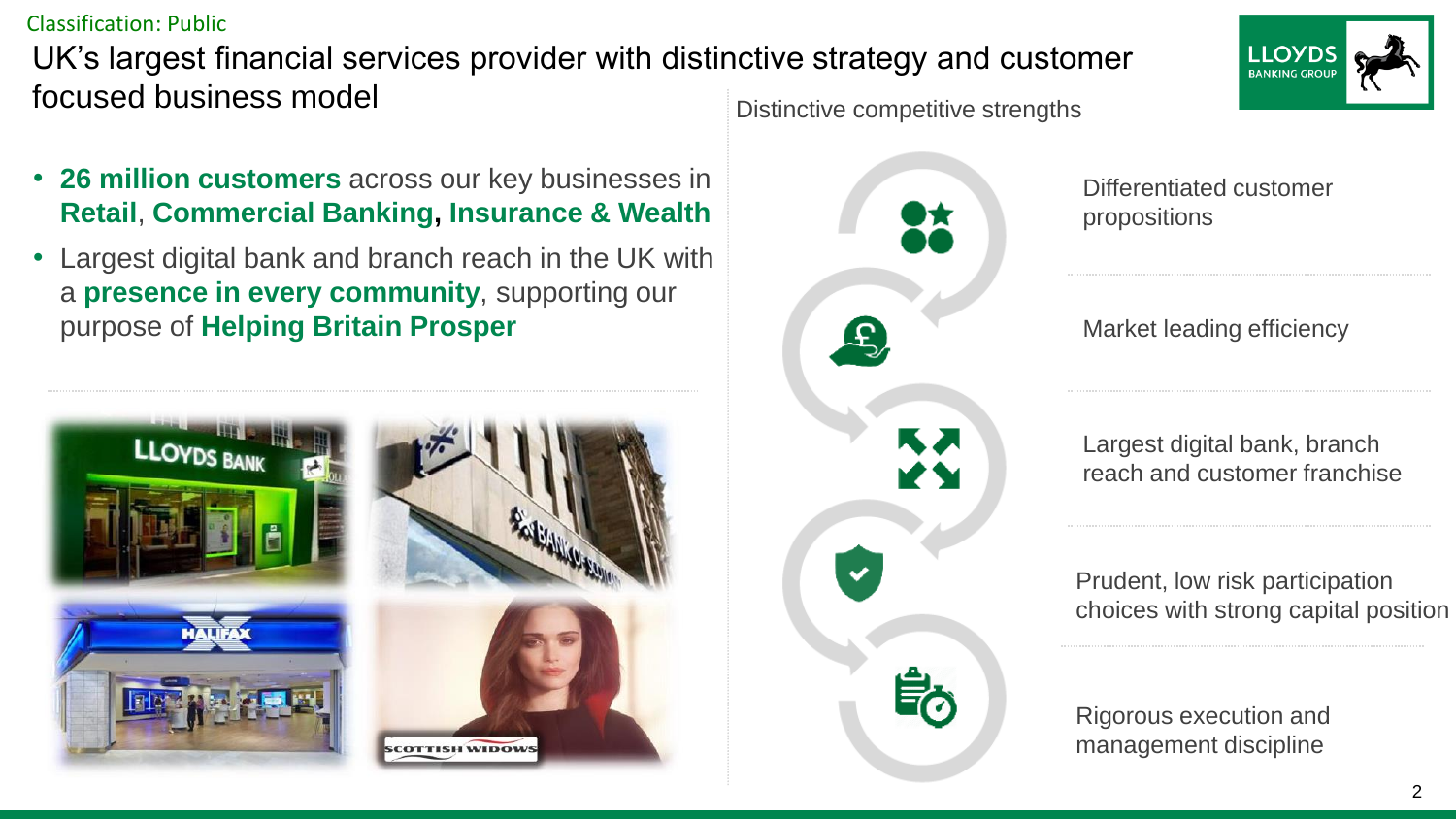#### Classification: Public Strong progress on Strategic Review 2021

#### *Illustrative examples of YTD progress*



| <b>Helping Britain Recover</b>                                                                                                                                                                                                                                                                                                                                                            | <b>Customer ambitions</b>                                                                                                                                                                                                                                                                                                                                                                                                            | <b>Enhanced capabilities</b>                                                                                                                                                                                                                                                                                                         |
|-------------------------------------------------------------------------------------------------------------------------------------------------------------------------------------------------------------------------------------------------------------------------------------------------------------------------------------------------------------------------------------------|--------------------------------------------------------------------------------------------------------------------------------------------------------------------------------------------------------------------------------------------------------------------------------------------------------------------------------------------------------------------------------------------------------------------------------------|--------------------------------------------------------------------------------------------------------------------------------------------------------------------------------------------------------------------------------------------------------------------------------------------------------------------------------------|
| Exceeding £10bn first-time buyer<br>target (YTD: c.£13bn)<br>Increasing funding to <b>Housing</b><br><b>Growth Partnership to support</b><br>£300m commitment for new homes<br>Introduced flagship fossil fuel-free<br>fund allowing pension investment<br>with positive environmental impact<br>Supporting businesses in start up<br>(>70k) and boosting digital<br>capabilities (>130k) | <b>Preferred financial partner for</b><br>personal customers:<br>>£15bn open book mortgage growth<br>£5bn net new open book AuA in<br>٠<br>Insurance & Wealth <sup>1</sup> and enhancing<br>Wealth offering through acquisition of<br><b>Embark Group</b><br>• All channel NPS and mobile app<br>NPS above 2021 targets<br><b>Best bank for business:</b><br>• >50% growth in <b>SME</b> products<br>originated via a digital source | >25% increase in SME client<br>engagement following roll out of data-<br>driven targeted marketing in June<br><b>Improved merchant services</b><br>proposition delivering 12% new client<br>growth<br><b>Hybrid ways of working being</b><br>introduced and <b>c.5%</b> reduction in office<br>space, on track for 2021 target of 8% |
|                                                                                                                                                                                                                                                                                                                                                                                           | Improved GBP rates ranking to 6 <sup>th</sup>                                                                                                                                                                                                                                                                                                                                                                                        |                                                                                                                                                                                                                                                                                                                                      |

(from FY20  $10^{th}$ )<sup>2</sup>

1 – Excludes market movements. 2 – Combined Tradeweb and Bloomberg GBP IRS (Rates) ranking.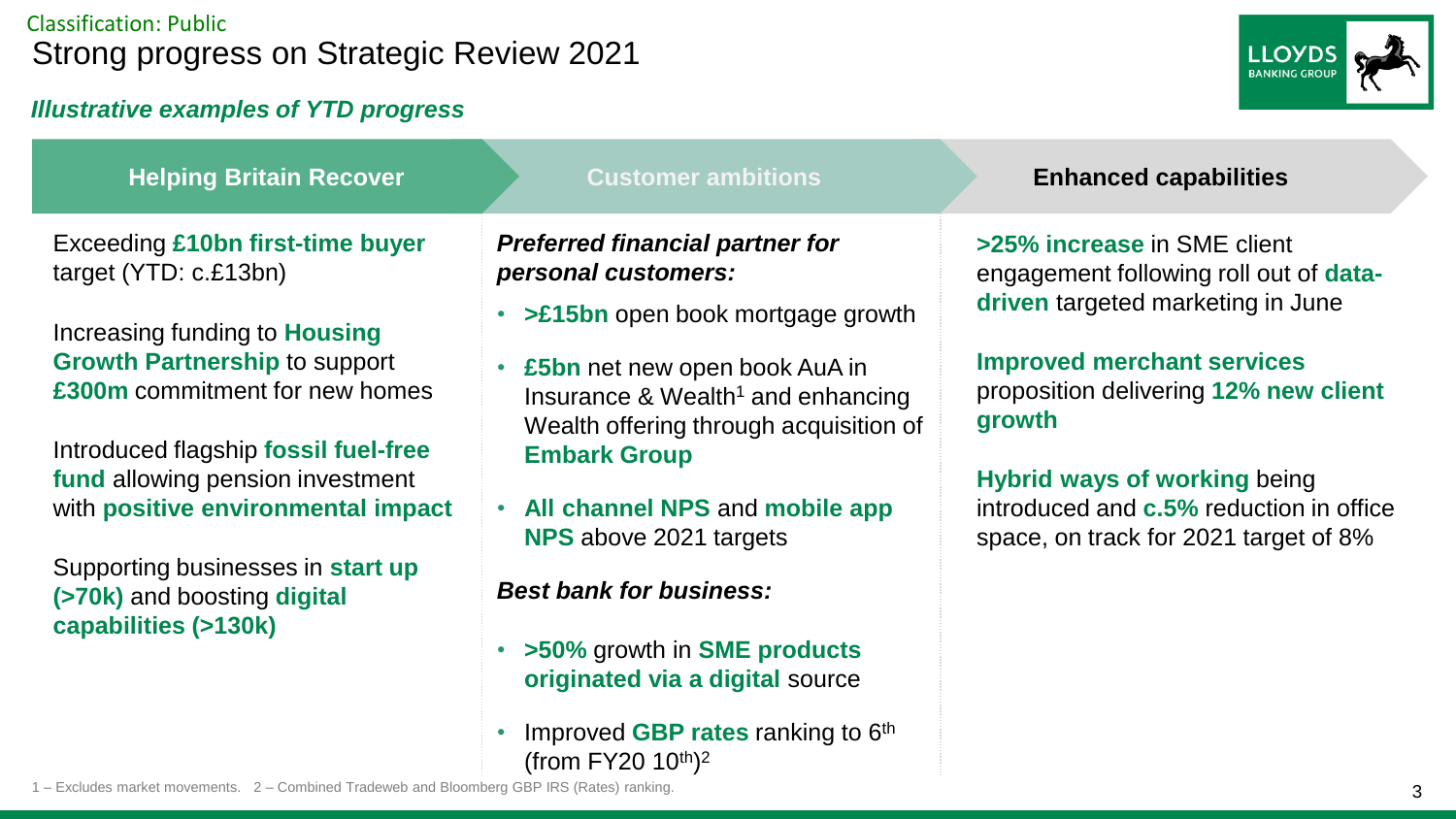

## Financial update

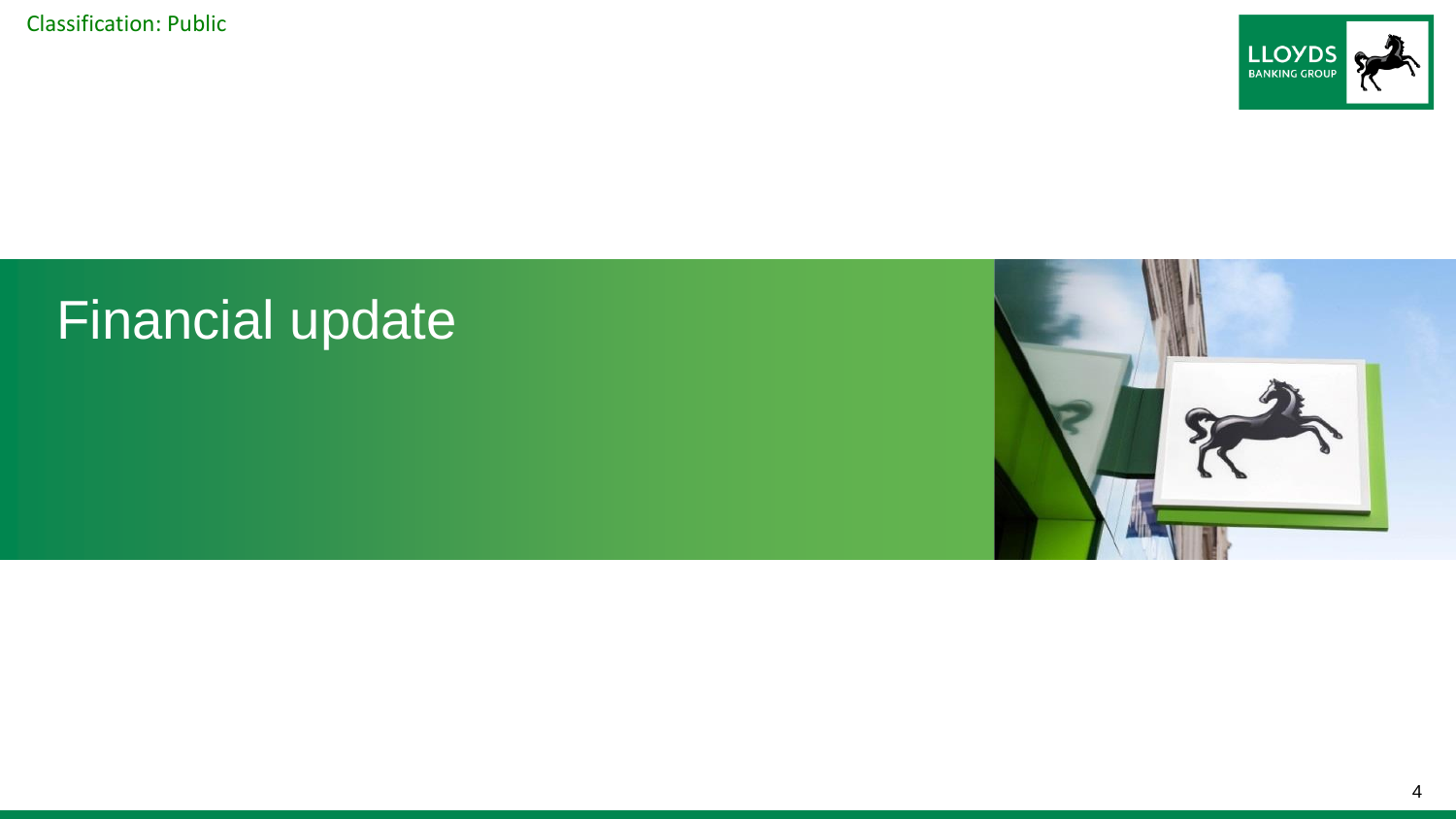#### Classification: Public Continued business momentum and solid financial performance





- **Solid net income performance, 5% ahead of Q2 and 8% ahead of prior year to date**
	- NII £2.9bn in Q3, with AIEAs £447bn and NIM 255bps
	- Other income £1.3bn
- **Operating costs slightly up YTD given variable pay**
- **Underlying asset quality strong. Impairment credit of £740m YTD driven by release of £1,098m given improved economic outlook**
- **Statutory profit before tax of £5.9bn YTD, significantly ahead of prior year**
- **Strong balance sheet and capital build in the year to date**
	- Open mortgage book growth of £15.3bn
	- Deposit growth of £28.4bn
	- CET1 ratio 17.2% after dividend accrual, with capital build of 159bps
- **2021 guidance enhanced**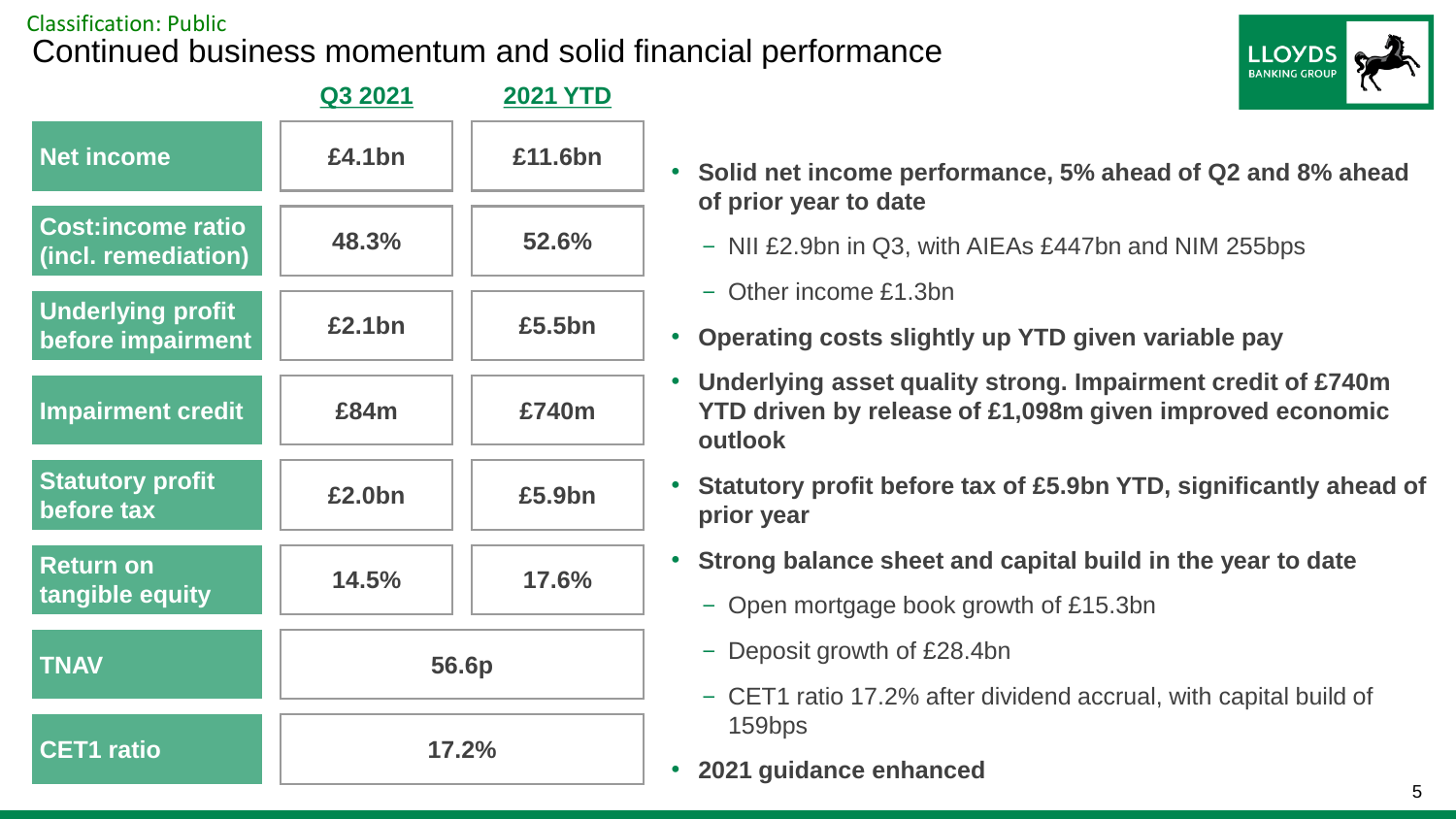#### Classification: Public Continued franchise growth





- **Total mortgage balances up £2.2bn in Q3 to £307.4bn driven by £2.7bn increase in open book; credit card balances up £0.2bn and motor finance down £0.3bn**
- **Commercial Banking balances up £1.5bn in Q3**
- **Retail deposits up £4.0bn, reflecting continued low spend and inflows to trusted brands**
- **AIEAs £443bn for Q3 YTD, up £8bn on 2020 year end with £447bn for Q3, up £5bn on Q2**
- **Continue to expect low single-digit percentage growth in AIEAs in 2021**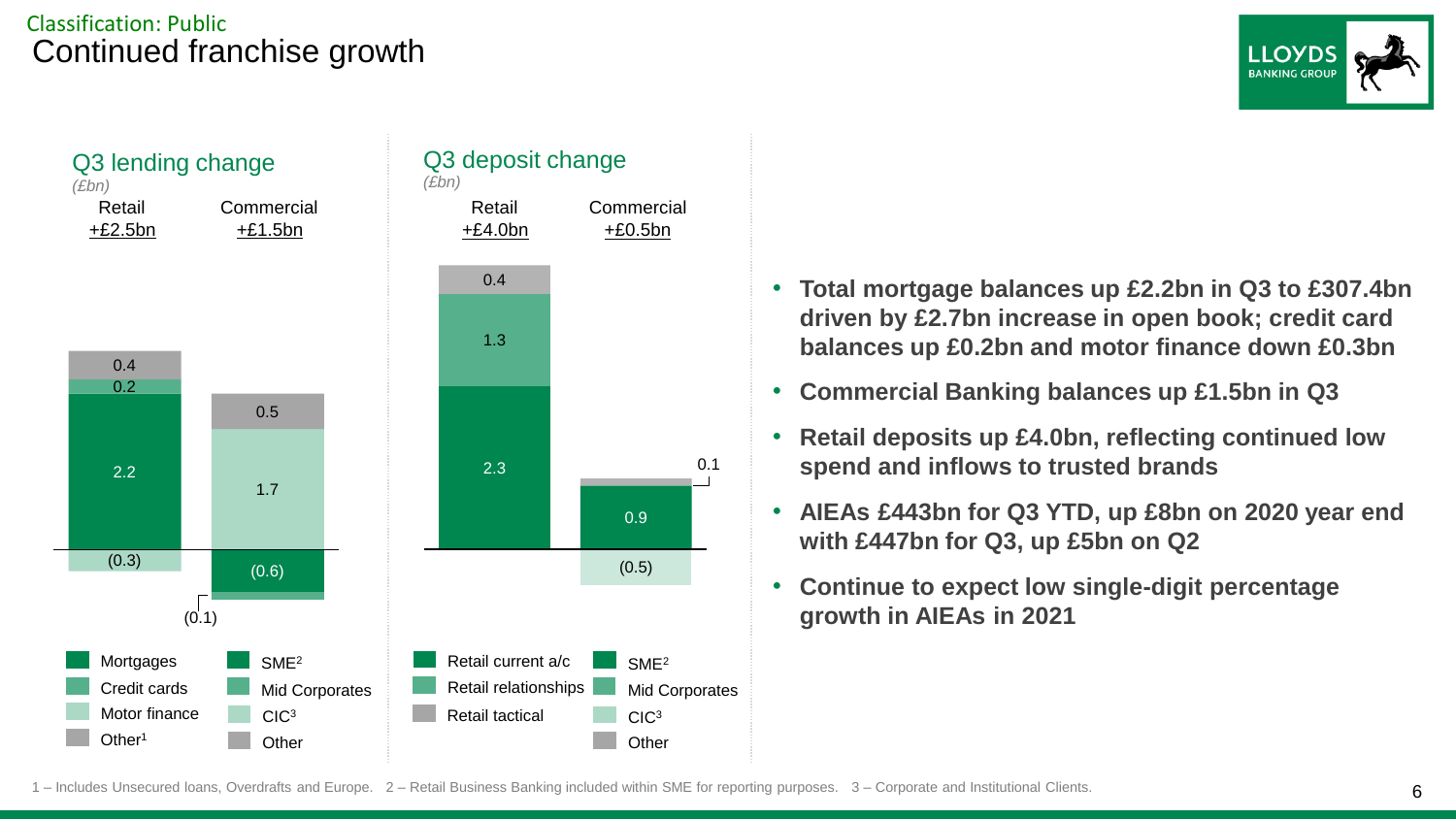#### Classification: Public Solid income performance











- **NII of £8.3bn up 2% on prior YTD; Q3 at £2.9bn, up 4% on Q2**
	- NIM 255bps in Q3, up 4bps on Q2
- **Now expect 2021 NIM to be modestly above 250bps**
- **Other income of £3.8bn YTD and £1.3bn in Q3**
	- Customer activity gradually building
	- Q3 benefits from strong contribution from Lloyds Development Capital, c.£100m above typical run rate
- **IFRS17 accounting change will have neutral longerterm impact on profit, but near/medium-term OOI expected to be lower from 2023**
	- Economic value of insurance business is unchanged
	- No impact expected on Group capital or ability to upstream insurance dividends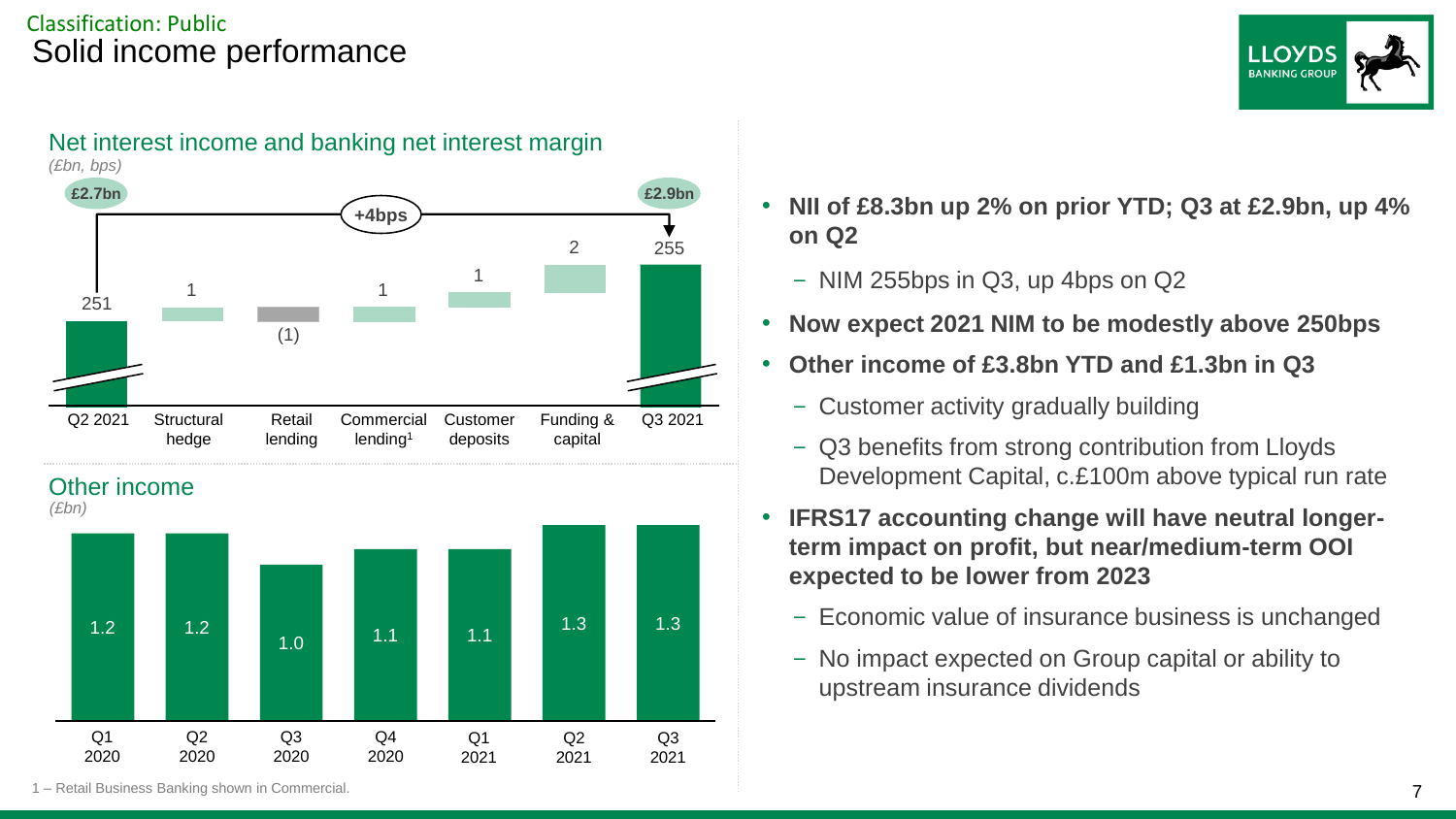#### Classification: Public Continued focus on efficiency





| <b>Below the line restructuring costs</b><br>$(\text{Em})$ | Q3 2021<br><b>YTD</b> | Q32020<br><b>YTD</b> |
|------------------------------------------------------------|-----------------------|----------------------|
| Restructuring costs                                        | 386                   | 288                  |
| Severance costs                                            | 91                    | 65                   |
| Property transformation                                    | 72                    | 95                   |
| Technology R&D                                             | 104                   | 35                   |
| Regulatory programmes                                      | 46                    | 29                   |
| M&A/Integration/Other                                      | 73                    | 64                   |

- **Sustained cost discipline with market-leading cost:income ratio of 52.6% YTD**
- **Operating costs, excluding remediation, £5.6bn year to date, up 1% on 2020**
- **Continue to expect 2021 operating costs to be circa £7.6bn**
- **On track for c.£0.9bn strategic investment in 2021**
- **Remediation of £525m year to date includes £190m redress and operational costs for HBOS Reading with £40m in Q3 given limited new panel review outcomes**
- **Below the line restructuring costs of £386m, reflecting an increase in technology R&D and severance costs**
	- Increased restructuring costs anticipated in Q4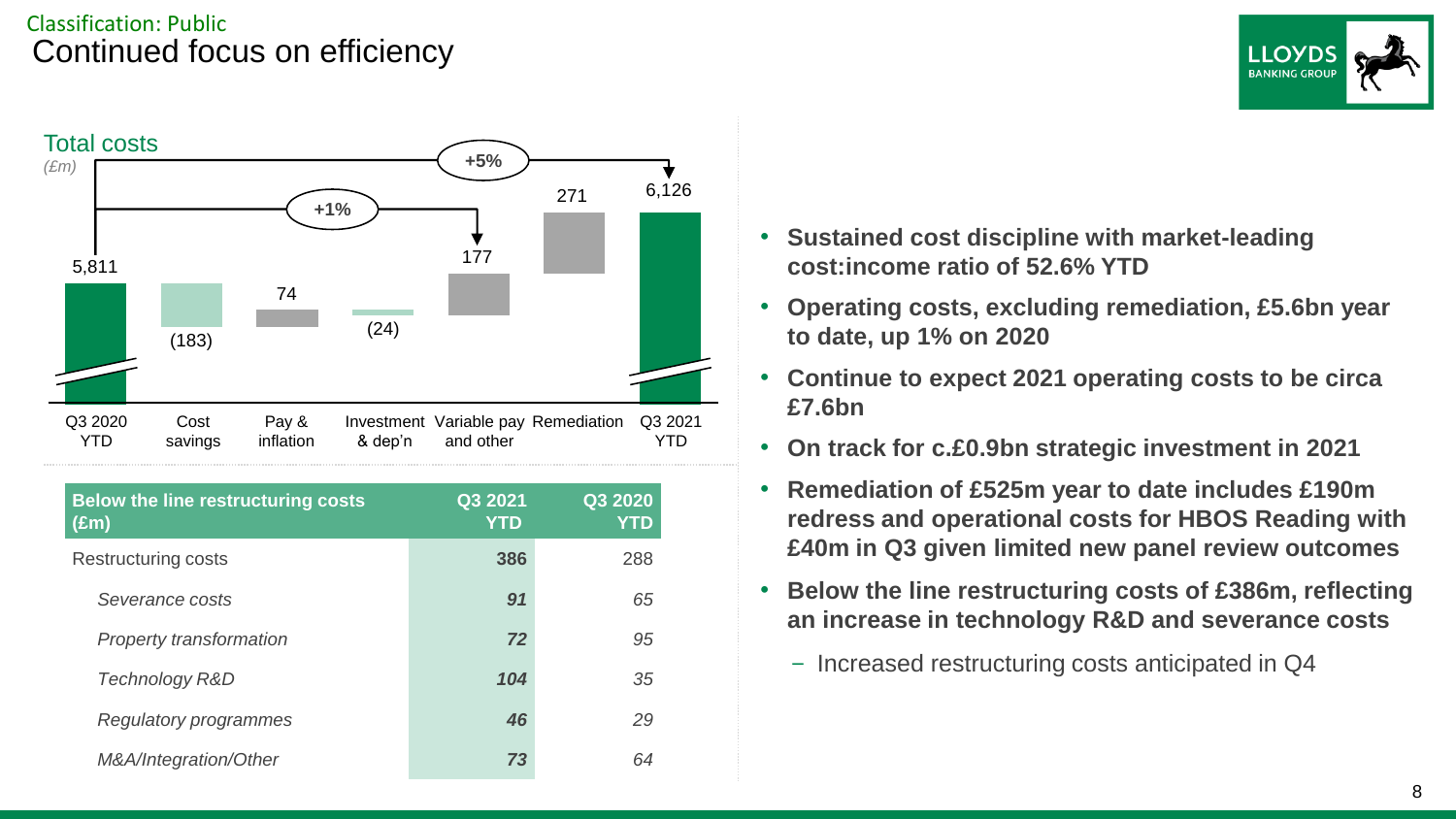#### Classification: Public Strong asset quality and improved macroeconomic outlook





 $\blacksquare$ Impairment  $\blacksquare$ Updated economic outlook  $\blacksquare$  Coronavirus impacted restructuring cases

- **Asset quality remains strong – sustained low levels of new to arrears and underlying charges below pre-Covid levels in Retail and Commercial**
- **Q3 net impairment credit of £84m, driven by macroeconomic outlook release of £261m**
- **Stock of Expected Credit Losses reduced to £5.2bn, c.£1.0bn higher than year end 2019**
- **Covid management judgements of c.£1.2bn retained, including £400m central overlay**
- **Based on updated macroeconomic assumptions, impairment now expected to be a net credit for 2021**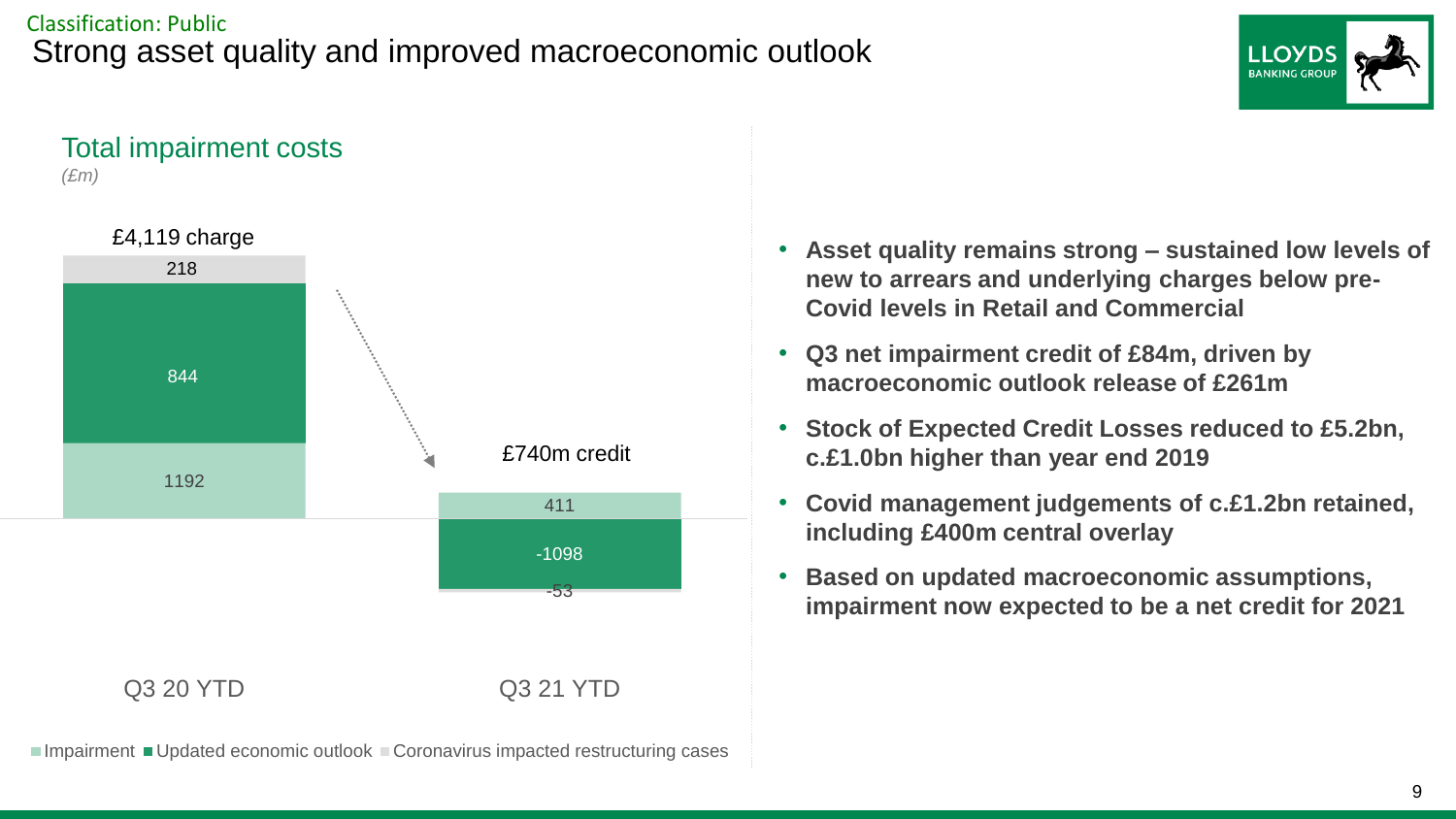#### Classification: Public Well positioned to continue delivering for all stakeholders

OUR

OUR

2021

FOCUS IN

**Helping Britain Prosper**

**Helping Britain Recover**

PURPOSE





- **Strong progress on Strategic Review 2021 priorities**
- **Continued business momentum and solid financial performance**
- **Strong capital position, underpinned by ongoing strong capital build**
- **2021 guidance enhanced**
	- Net interest margin now expected to be modestly above 250bps
	- Operating costs expected to be circa £7.6bn
	- Impairment now expected to be a net credit for the year
	- RoTE now expected to be over 10%, excl. c.2.5pp benefit from tax rate changes
	- RWAs in 2021 expected to be below £200bn
- **Updated interest rate sensitivity analysis**
- **Continue to target a return on tangible equity in excess of the Group's cost of equity in the medium-term**
- **Strategic update to be provided in February**